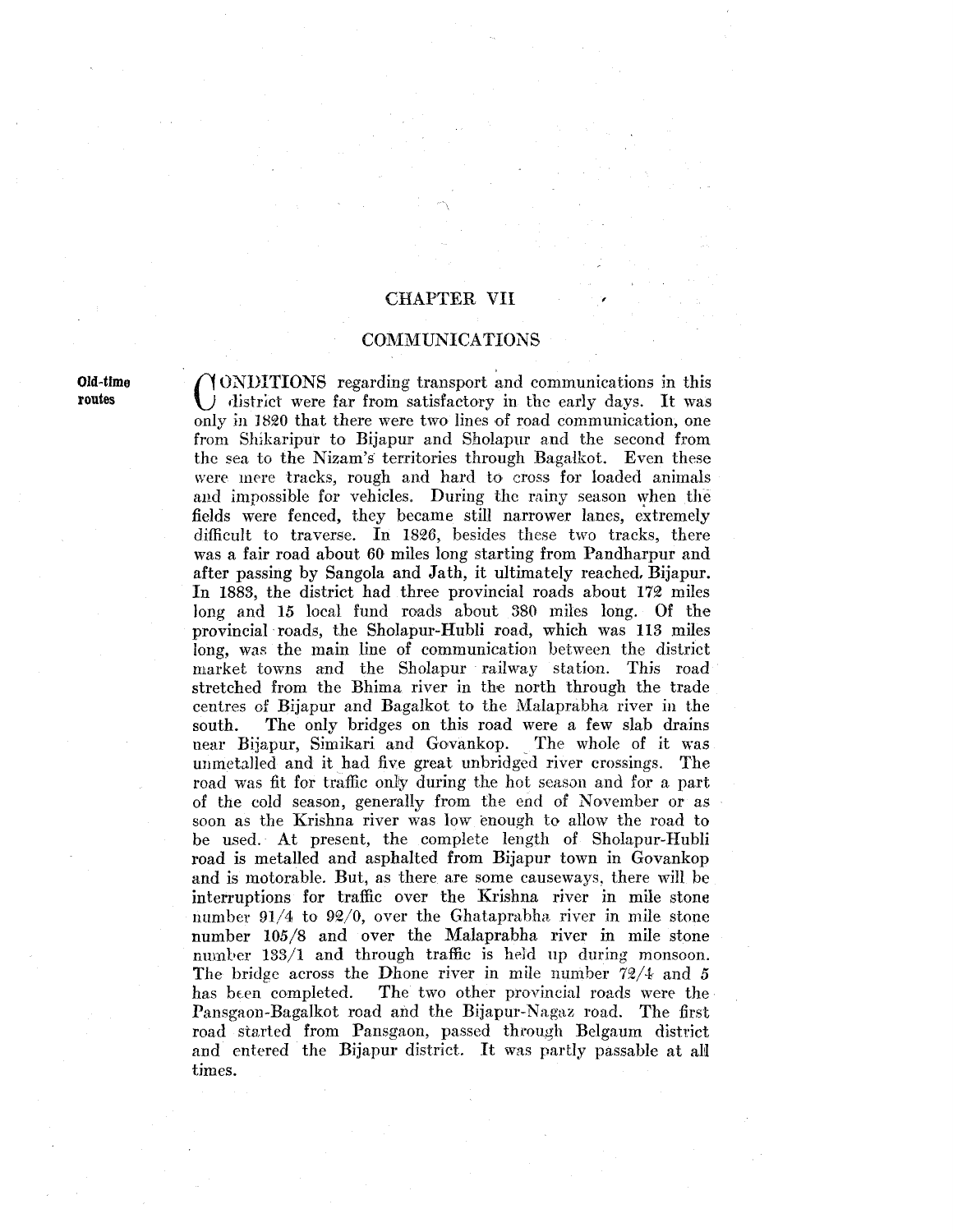It was a fair road during the dry season, but was very slushy during the rains as a major portion of it passed through black soil. This road is now termed as Vengurla-Belgaum-Bagalkot-Bellary road. This has been asphalted up to Bagalkot town and cement-concreted from Bagalkot to Hungund, and classified under State Highways. The second road from Bijapur to Nagaz was about 14 miles long and was unbridged, and wherever it came across black soil it became impassable, especially during the rainy season. Now, the length is completely metalled and asphaltcd. The Bagalkot-Hungund road was 28 miles long and was only partly passable during the rainy season. This length has now been eoncreted. The Sholapur-Bellary road which was 106 miles long passed through the towns of Indi, Hippargi, Muddebihal, Hungund and Ilkal. This road was originally intended to be a military trunk road to Bellary but it was never completed. But portions of this road of Major District Road category, *i.e.,* State Highway to lndi and Indi to Devar-Hippargi and Devar-Hippargi to Huvin-Hippargi have been completed and metalled., The other local fund roads were mostly used only in fair weather. Many of these roads were unmetalled and unbridged and presented enormous difficulties during the monsoon season. They had many river-crossings and the road traffic had to be maintained by means of ferry services. There were 43 such ferries in 1882--21 over Krishna, 12 over Malaprabha, five over Bhima and five over Ghataprabha. All these ferries belonged to the Government.

The Hotgi-Gadag railway line was started in 1881. The length of the line within Bijapur district was 123 miles, With the construction of the line, development in regard to communications was accelerated. Side by side with the railway line, feeder roads began to be formed, and in the year 1922 there were *350* miles under the District Local Board and by 1989, this had increased to 370 miles. In' 1989 the total road mileage under the Public Works Department in Bijapur district was 417 miles. l1t had increased to 1,666 by April 1964.

During the several decades after the publication of the old Gazetteer, there has been a large increase in the number of persons engaged in transport and communications in this district. This increase is obviously due to the extension of roads and the introduction of the railway, postal services, telegraphs and telephones in this district.

Roads are now classified into five categories :-

#### Roads

- l. National Highways,
- Qi. State Highways,
- 8. Major District Roads,

B.G.

17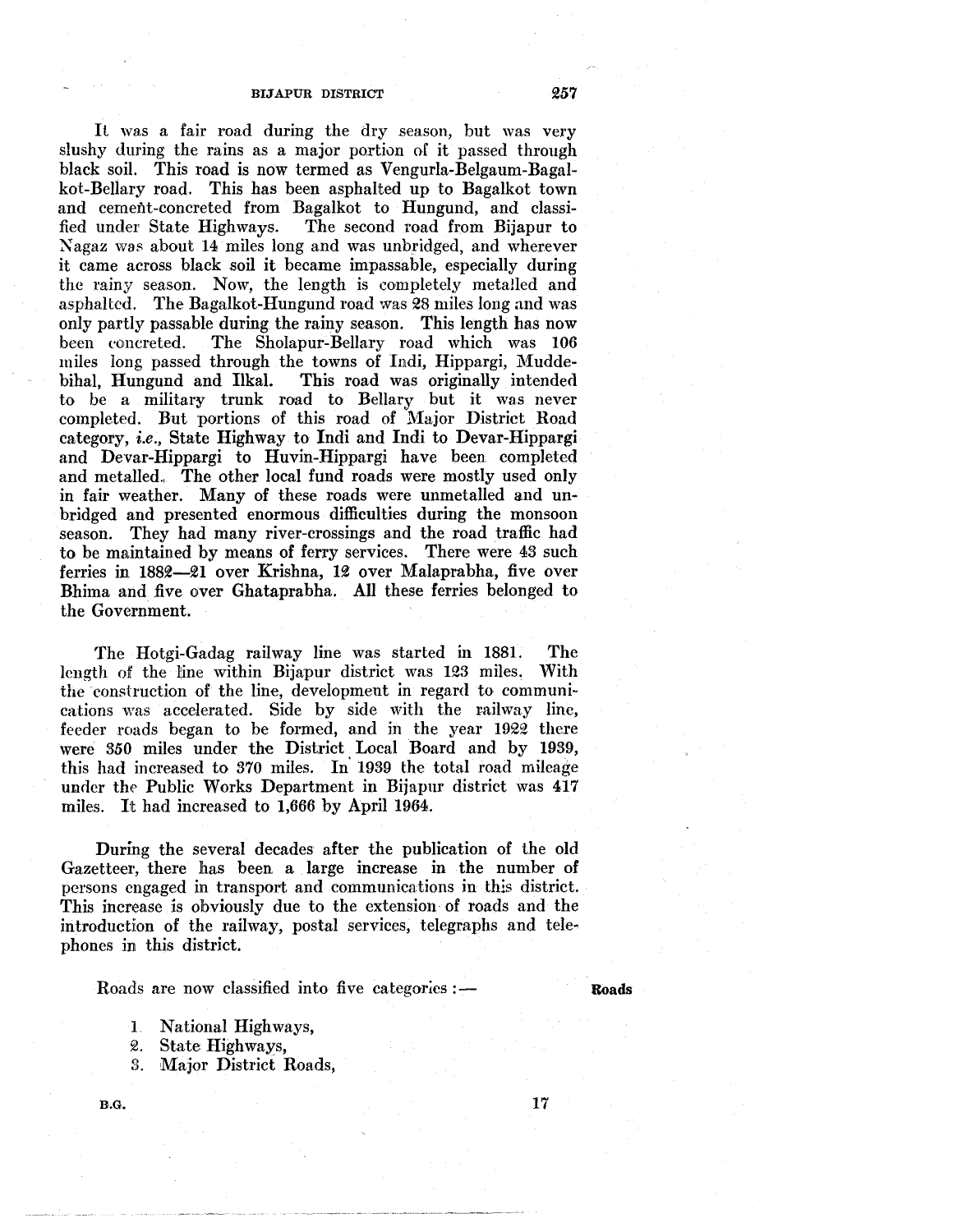4. Other District Roads, and

*5.* Village Roads.

The National Highways are defined as main highways running through the length and breadth of the country, connected with different parts of the other highways of various States. They also include the highways required for strategic movements of troops and defence equipment. National highways are maintained by the State Public Works Department out of Central Government funds. These roads are generally fully bridged and metalled and in recent years most of them have been black-topped.

State Highways are defined as " all other main trunk or arterial roads of a State connected up with National Highways, district headquarters and important towns within the State and serving as the main arteries of the traffic to and from district roads". These roads are maintained by the State Governments and are generally bridged and metalled. They are motorable and are generally bridged and metalled. throughout the year, except that whenever they come across causeways or submersible bridges they are subject to interruptions in traffic for short periods, especially during the rainy season. State Highways are invariably connected to National Highways.

Major District Roads are roughly of the same specifications as State Highways connecting important marketing centres with the railways, State Highways and the National Highways.

Other District Roads are subject to more frequent interruptions in traffic during the monsoon and n.ost of them are unmetalled. They are· intended for connecting important market places.

. State Highways, and. in most cases, Major District Roads are constructed and maintained by the Public Works Department of the State.

Village Roads are generally approach roads from the main roads to the villages and have generally an unmetalled surface.

**National Highway:;;** 

The Sholapur-Bijapur-Hungund-Kushtagi-Chitradurga road starts from Sholapur, a district headquarters town in the neighbouring Maharashtra State, and enters the Bijapur district near mile 19/3 and runs southwards to Bijapur city. From Bijapur, this National Highway runs through Bagewadi, Huvin~Hippargi, Muddebihal, Tangadgi, Hungund, Ilkal and Gugalmari and then enters the Raichur district. Prior to this road being made a National Highway, the length from Sholapur to Bijapur was a State Highway. The length from Bijapur to Ilkal *via* Bagewadi, Huvin-Hippargi, Muddebihal, Tangadgi and Hungund was a Major District Road. This entire length was upgraded into a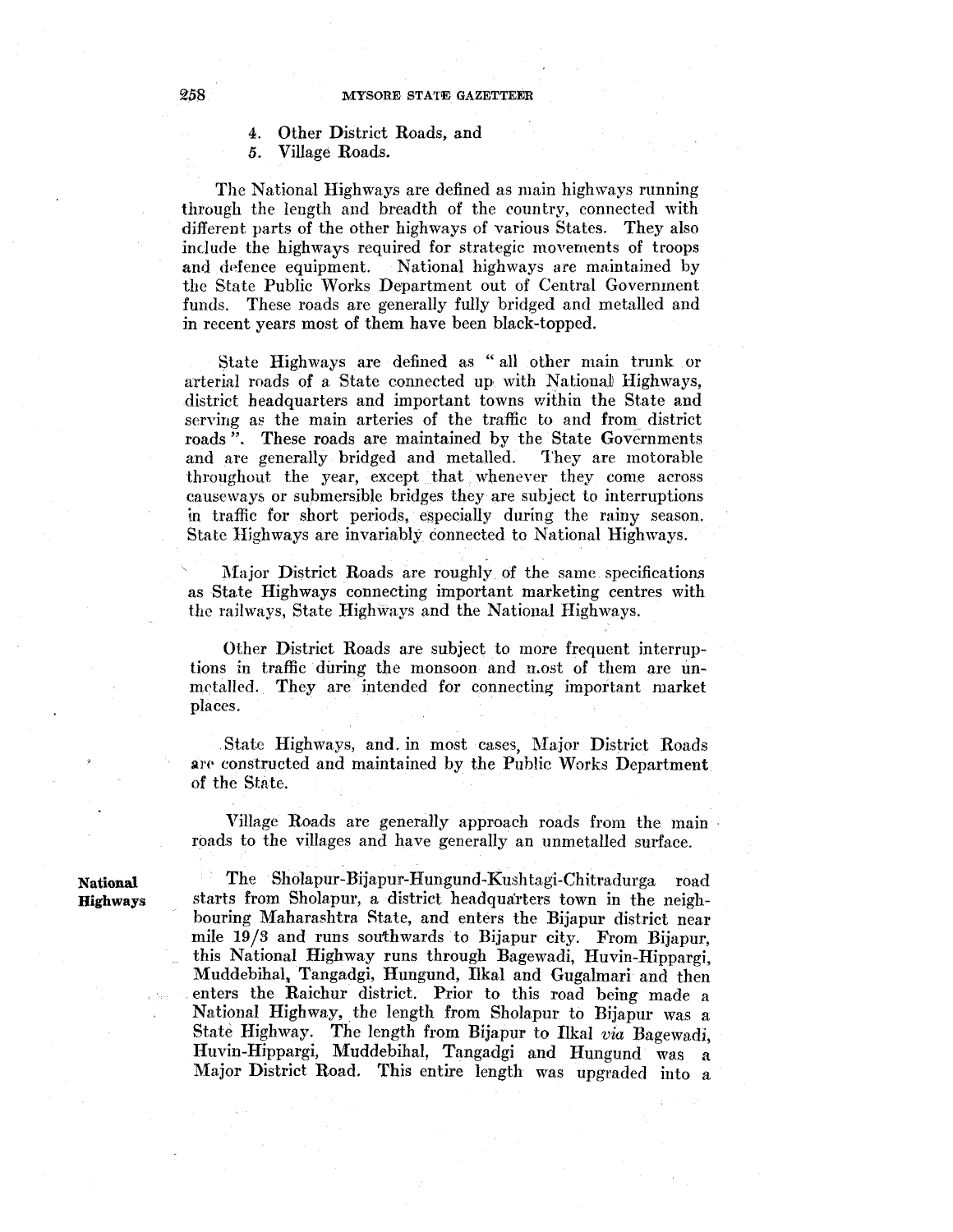National Highway in 1962. Most of this National Highway is metalled. The total length of this National Highway in Bijapur district is about 120 miles. This road crosses the Dhone and the Krishna rivers between Bijapur and Bagewadi and Muddebihal and Hungund respectively.

The Ratnagiri-Kolhapur-Miraj-Bijapur-Hyderabad road is a **State**  Starting from Ratnagiri and passing through **Highways** Kolhapur, Sangli and Belgaum districts, it enters Bijapur district in the west, then runs in the north-eastern direction up to Tikota and then in the eastern direction up to Hippargi, then again to the north in the north-eastern direction up to Sindgi and later in the south-eastern direction till it reaches Gulbarga district. It covers in all a distance of about 75 miles in this district. It is a metalled and partly asphalted road, motorable throughout the year. The road crosses the Dhone river between Honawad and Tikota and its tributary between Tikota and Torvi.

Going from the west to east, the following roads either take off from this highway or are crossed by it :-

#### *Name of Road*

# $Class~of~ Road$

Village Road State Highway Do Village Road Do Do Do Do Do Do Do Do Do Do Do

Do

Honawad~Gothe Road Guhagar-Chiplun Karad-Jath-Tikota Road Ratnapur Approach Road Dandargi Approach Road Hosatti Approach Road 'l'orvi-Atlathi Road Takkya Village Road lJkumnal-Ukli Road Madbhavi Approach Road Honnatgi Approach Road Kumatgi Approach Road Kaggod Approach Road Hadagali Approach Road Padganur Approach Road Devar-Hippargi-Talikot Road Tamba Devar-Hippargi Road Major District Road

The Sbolapur-Hubli road starts from Sholapur and enters Bijapur district at mile 19/3 from the northern direction. At present, a portion of it upto mile 59/6 is upgraded to National Highway category. It runs from mile 59/6 in the south-western direction through Bijapur and Bagewadi taluks, Bilgi and Bagalkot and Badami taluks till it reaches the Malaprabha river on the south-western border of the district and enters Dharwar district at mile 133. It covers, in all, a distance of about 74 miles. It is an asphalted road motorable throughout the year, except during

17\*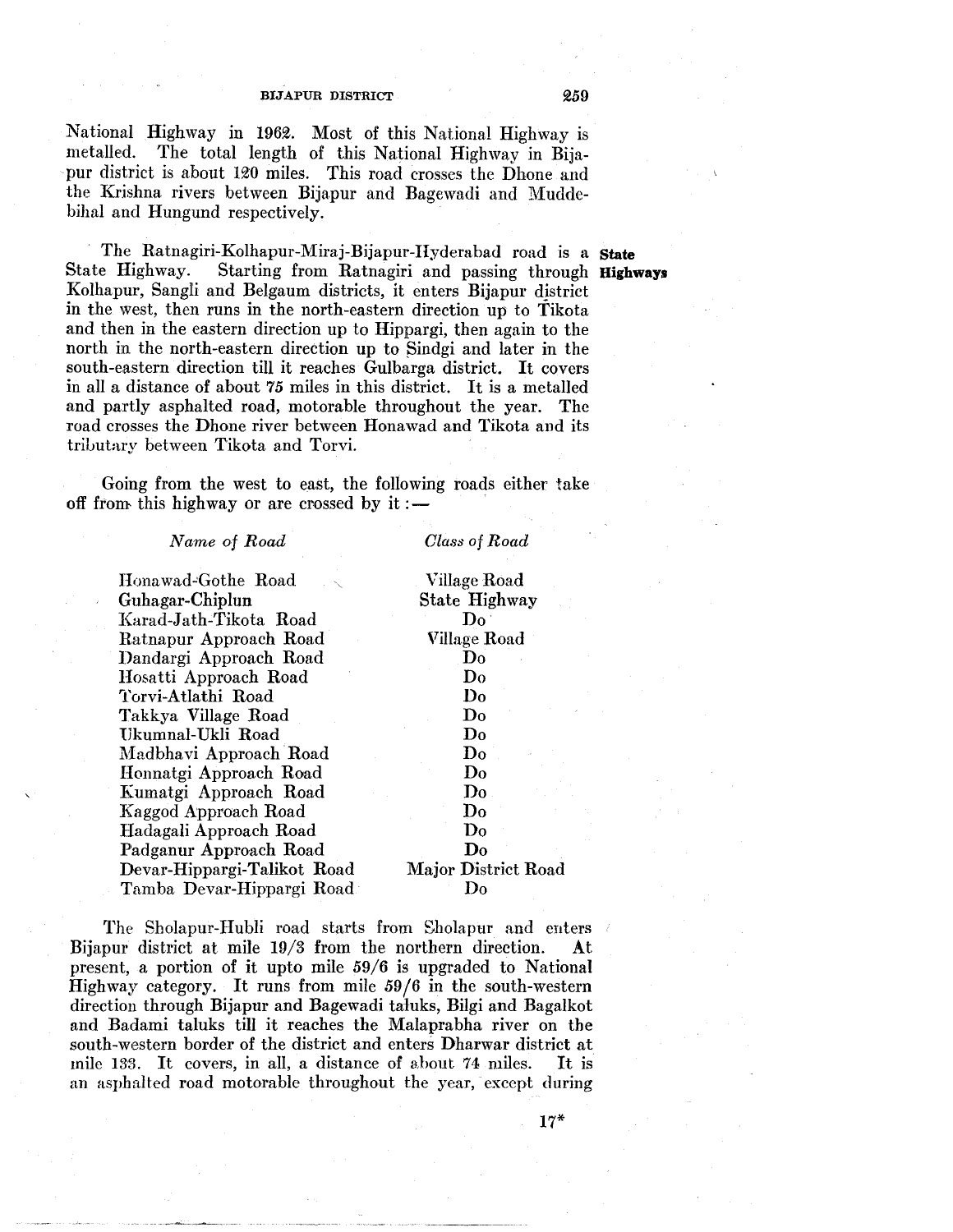monsoons when the Krishna river is in spate as the river is not bridged. The road crosses the Krishna, the Ghataprabha and the Malaprabha rivers over causeways.

Coming from north to south, the following roads either take off from it or are crossed by it  $:$   $-$ 

## *Name of Road*

 $Class~of~ Road$ 

| Jalgeri-Yatnal Road           | Other District Road |
|-------------------------------|---------------------|
| Ratnagiri-Kolhapur-Miraj-Jam- | State Highway       |
| khandi-Bijapur-Hyderabad      |                     |
| Road.                         |                     |
| Malwad-Almatti Road           | Other District Road |
| Malghan-Chimmalgi Road        | Do                  |
| Mamdapur Road                 | Dο                  |
| Branch Road near Kolhar       | Village Road        |
| Kolhar-Talikot Road           | Major District Road |
| Bilgi-Galagali Road           | Do                  |
| Angewadi-Algund-Mudhol Road   | State Highway       |
| Gaddankeri-Vengurla-Bellary-  | Major District Road |
| Belgaum-Bagalkot Road         |                     |
| Agasarkop-Katgeri-Guledgud    | Other District Road |
| Road                          |                     |
| Badami-Batkurki Road          | Đo                  |
| Badami-Mudkavi-Ramdurg Road   | l Jn                |

The Vengurla-Belgaum-Bagalkot-Bellary road starts from Vengurla and' crossing Ratnagiri and Beigaum districts enters the district at mile 135/1. It runs in the eastern direction upto Bagalkot. It takes a south-easterly direction till Shirur and then runs towards the east till Hungund. This State Highway has a length of about 74 miles in this district. It passes through Mudhol, Bagalkot and Hungund taluks. It is a metalled road motorable throughout the year. It crosses the Malaprabha river over a It crosses the Malaprabha river over a causeway near Kamatgi. The portion upto Gaddankeri crossing in the Bagalkot division of the Public Works Department is fully asphalted. Now, a length of about 28-5 miles has been concreted from Gaddankeri.

Going from the west to the east, the following roads either take off from it or are crossed by it  $:$   $-$ 

*1Yame of Road* 

*Class of Road* 

Mudhol-Lokapur Road Lokapur-Yadwad Road Lokapur-Batkurki Road Sholapur-Hubli Road Bagalkot-Machkandi Road State Highway Major District Road Do State Highway Village Road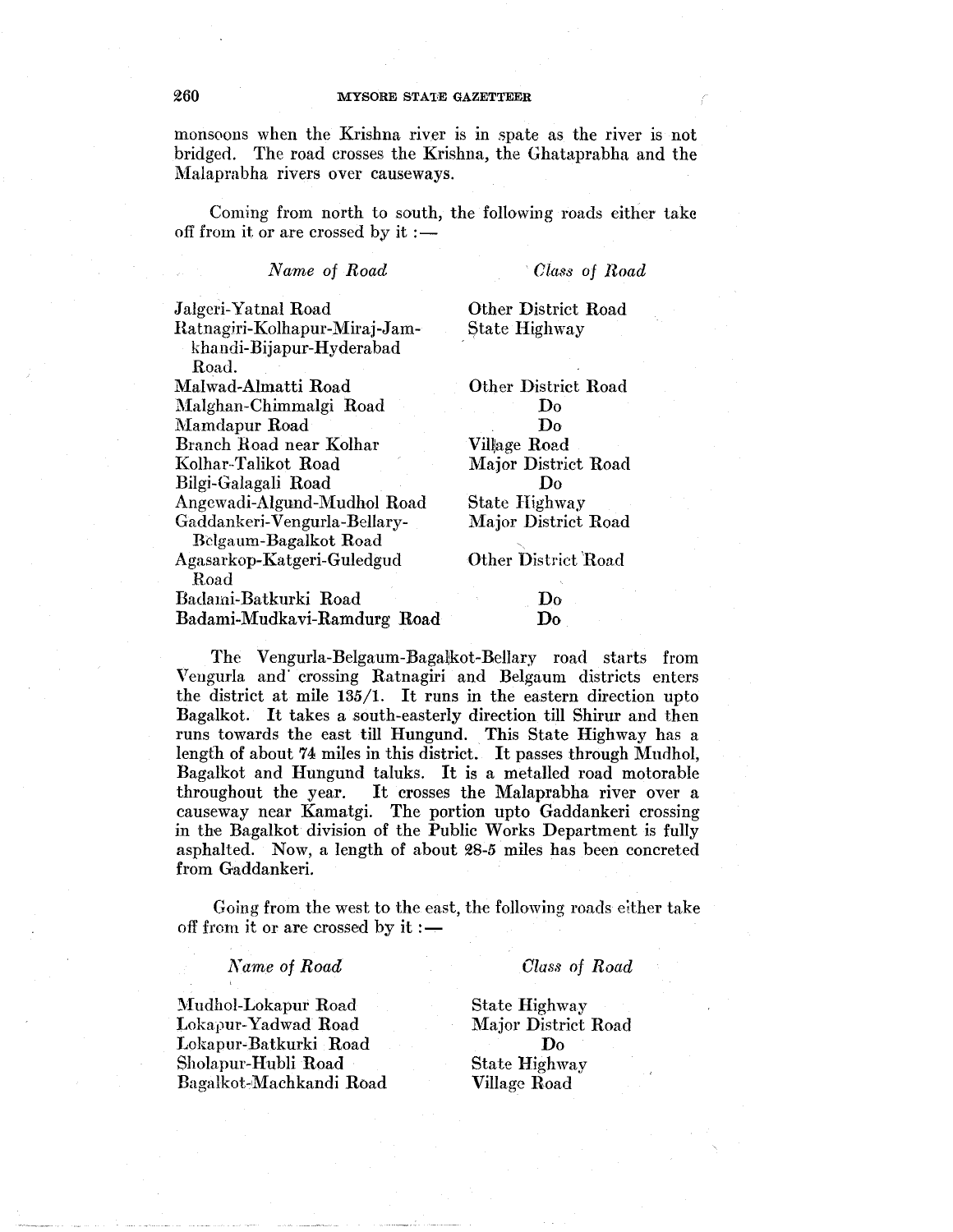*Name of Road Class of Road* 

Bagalkot-Sangam Road

Shirur-Guledgud Road Kamatgi-Guledgud Road Amingad-Gudur Road Amingad-Aihole Road

Amingad-Chittergi Road Hungund-Dhannur Road Hungund-Ilkal Road Hungund-Kardi-Kodihal Road Kandgal Village Road

Partly Major District Road and partly Other District Road Major District Road Do Do Partly Major District Road and partly Other District Road Village Road Major District Road Do Village Road Do

The Nipani-Kaladgi road starts from Nipani, enters the Bijapur district in the western border and then runs in the southeastern direction through Mudhol till it terminates at Kaladgi. It covers a distance of about *35* miles in this district. The road is partly a State Highway till Mudhol and partly a Major District Road from Mudhol to Kaladgi. The length of the State Highway portion is about 18 miles. It is a metalled road, but part of it is rnotorable only in fair weather.

The following roads either take off from it or are crossed by it: $-$ 

*Name of Road* 

*Class of Road* 

Rabkavi-Mahalingpur Road :Mudhol-Jamkhandi Road l\'[udhol-Mantur Road Mudhol-Yadwad Road Mudhol-Lokapur Road Katarki-Arkeri Road

Major District Road Major District Road Other District Road Major District Road State Highway Village Road

The Mudhol-Lokapur road starts from Mudhol. Running through that taluk towards the south, it terminates at Lokapur. The total length of this road is about 13 miles and there are no important. towns on this road. The road is metalled and motorahle throughout the year. The bridge near Chinchkhandi across the Ghataprabha river is now complete.

The Chiplun-Karad-Jath-Bijapur road starts in Ratnagiri district and enters Bijapur district from the west at mile 175/8 and runs in a south-eastern direction till it reaches Tikota at mile 189/7. It covers a distance of about 15 miles in this district and does not cross any major river. It is a metalled road motorable throughout the year. The Jamkhandi-Mudhol Road which was formerly a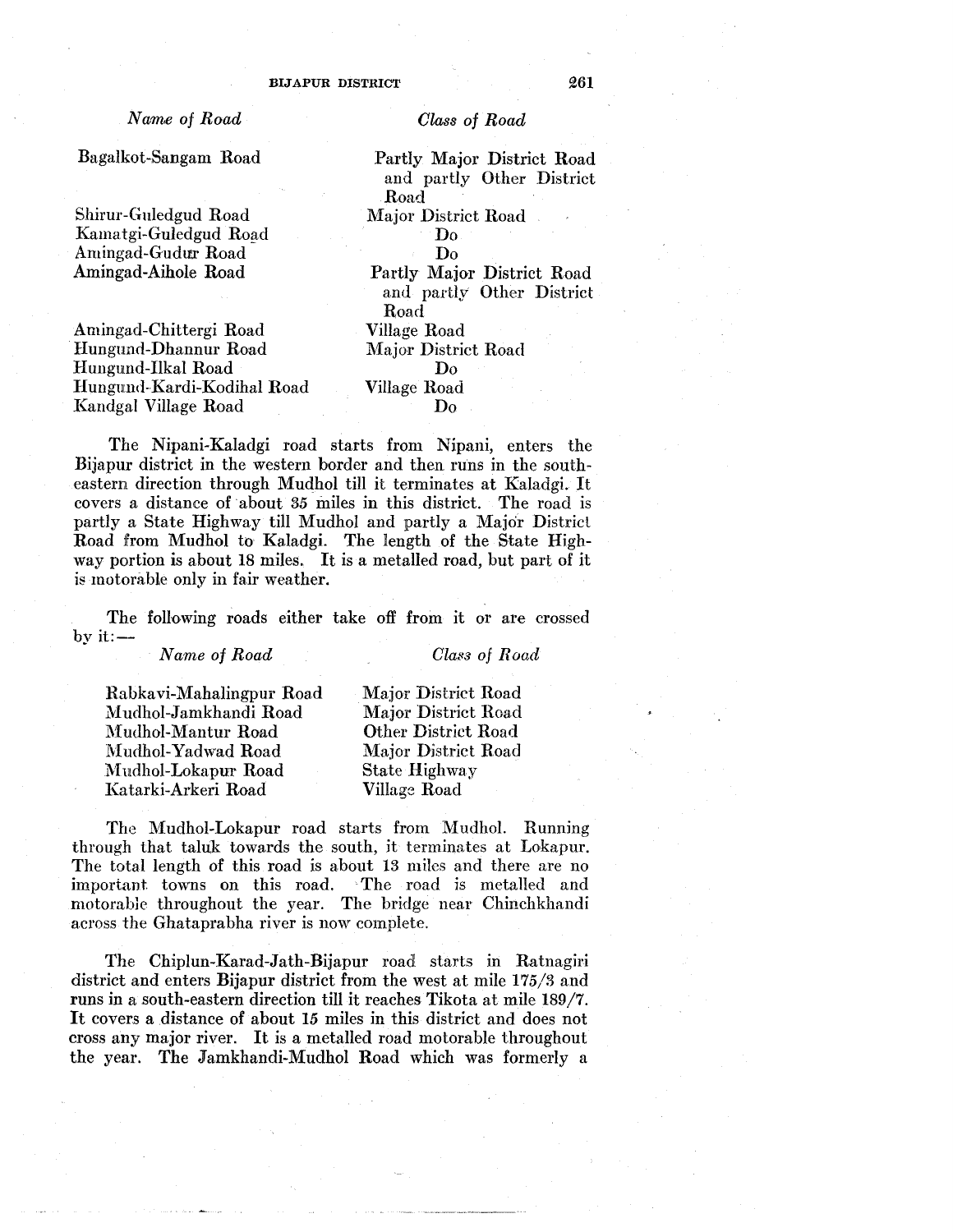Major District Road is now classified under State Highways. The length of this road is just twelve miles and it is asphalted and motorable throughout the year.

The Bijapur-Bableshwar-Jamkhandi Road is a State Highway. The length of this road is about 38 miles. It crosses the Dhone river near Sarwad and the Krishna river near Chikka-Padasalgi, where submersible bridges across both the rivers have been constructed. The road is asphalted and motorable throughout the year.

The Hippargi-Sindgi-Moratgi road runs in a north-easterly direction through Sindgi taluk till it reaches the border of the district. The total length of the road is about 14 miles. It is metalled and motorable only in fair weather season due to unbridged crossings at various points.

The Kudchi-Jamkhandi road is a Major District Road. Starting in Belgaum district, it enters Bijapur district in the west. The length of this road in this district is about 22 miles. It is an asphalted road, motorable throughout the year.

The Rabkavi-Mahalingpur road connects Rabkavi, a t-Jwn in khandi taluk. with Mahalingpur in Mudhol taluk. Jamkhandi taluk with Mahalingpur in Mudhol taluk. The length of this road is about five-and-a-half miles. Rabkavi and Mahalingpur are the only two important towns on this road. The road is asphalted and motorable throughout the year.

The Kolhar-Talikot road starting from Kolhar, a village in Bagewadi taluk, is connected to the Sholapur-Hubli road. It runs in a north-eastern direction through Bagewadi taluk till it reaches Bagewadi town and then in a south-easterly direction through Bagewadi and. Muddebihal taluks till it finally reaches Talikot. The total length of the road is just 40 miles excluding a part of the road from Bagewadi to Huvin-Hippargi (seven miles) which is upgraded and is called a National Highway. It is a -metalled road and motorable throughout the year.

The Talikot-Salvadgi road passes through Muddebihal taluk till it reaches the border of Bijapur district. The total length is just nine miles and it is a metalled road, motorable throughout the year.

The Shirdhon-Indi Road starts from Sangli district border and runs in a south-easterly direction and ends at lndi. The length of this road is about Q6 miles. Out of this, only 9 miles are asphalted. There is a crossing across the Bor stream and a bridge is constructed at Chadchan. The road is motorable throughout the year.

**Major District Roads**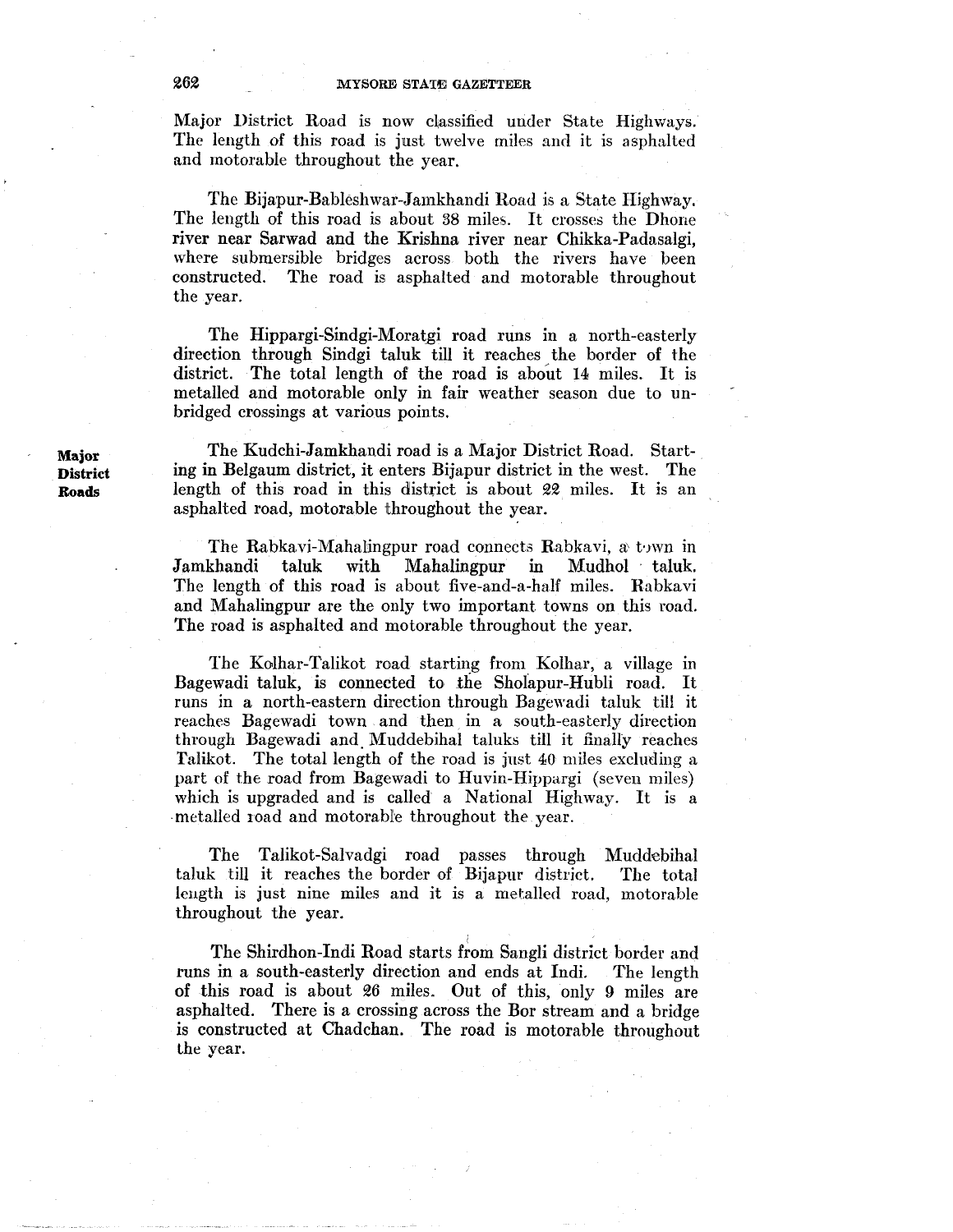The Badami-Ramdurg road has a length of 18 miles and connects Sholapur-Hubli road at Kulgeri cross at mile 14. The road is completely metalled and asphalting is now in progress. It is motorable throughout the year except during heavy rains when some unbridged streams obstruct the traffic for about 6 to 8 hours.

The Bagalkot-Sangam road is an ex-DLB road transferred to Public Works Department. It has a length of 25-2-0 miles and connects Bagalkot with the holy place of Sangam. The complete length of road is being asphalted. The road is motorable throughout the year. During heavy rains, however, traffic is held up for some hours.

The Gadag-Badami road connects the important business centres like Gadag, Ron, Badami and is of much use after the construction of two bridges near Cholachgud and Belur.

The Amingad-Gudur road will be the shortest route to connect Badami Railway station to Pattadkal, etc. The bridge at Pattadkal is nearing completion.

Amingad-Aihole road, having a length of *5-5-0* miles, connects Aihole, a place known for historic temples. It has been asphalted. There are also other major district roads in the district.

The roads of this description in this district in all covered a distance of 604 miles, of which 568 miles were metalled or asphalted in 1964.

Bijapur district had in all about 2.129 miles of road of which 1,167 miles were surfaced and 962 miles were unsurfaced as on 31st March 1964. The road mileage per square mile in the district worked out to 0. 32, out of which 0. 17 was surfaced and 0. 15 unsurfaced. The State average of road mileage per square mile was 0.42 in 1964. Considering the road length based on area and population of the district, one mile of road in this district serves about 780 persons and an area of 3.1 square miles.

The statement below gives classification-wise break-up of mileage of roads in charge of the Public Works Department in Bijapur district as on 31st March  $1964:$  -

|     | Category                    | Mileage   |
|-----|-----------------------------|-----------|
|     | (1) National Highways       | 119-5     |
|     | (2) State Highways          | 333-4     |
| (3) | <b>Major District Roads</b> | $604 - 1$ |
| (4) | Other District Roads        | $375 - 4$ |
| (5) | Village Roads               | 233-0     |
|     | Total                       | 1.665-6   |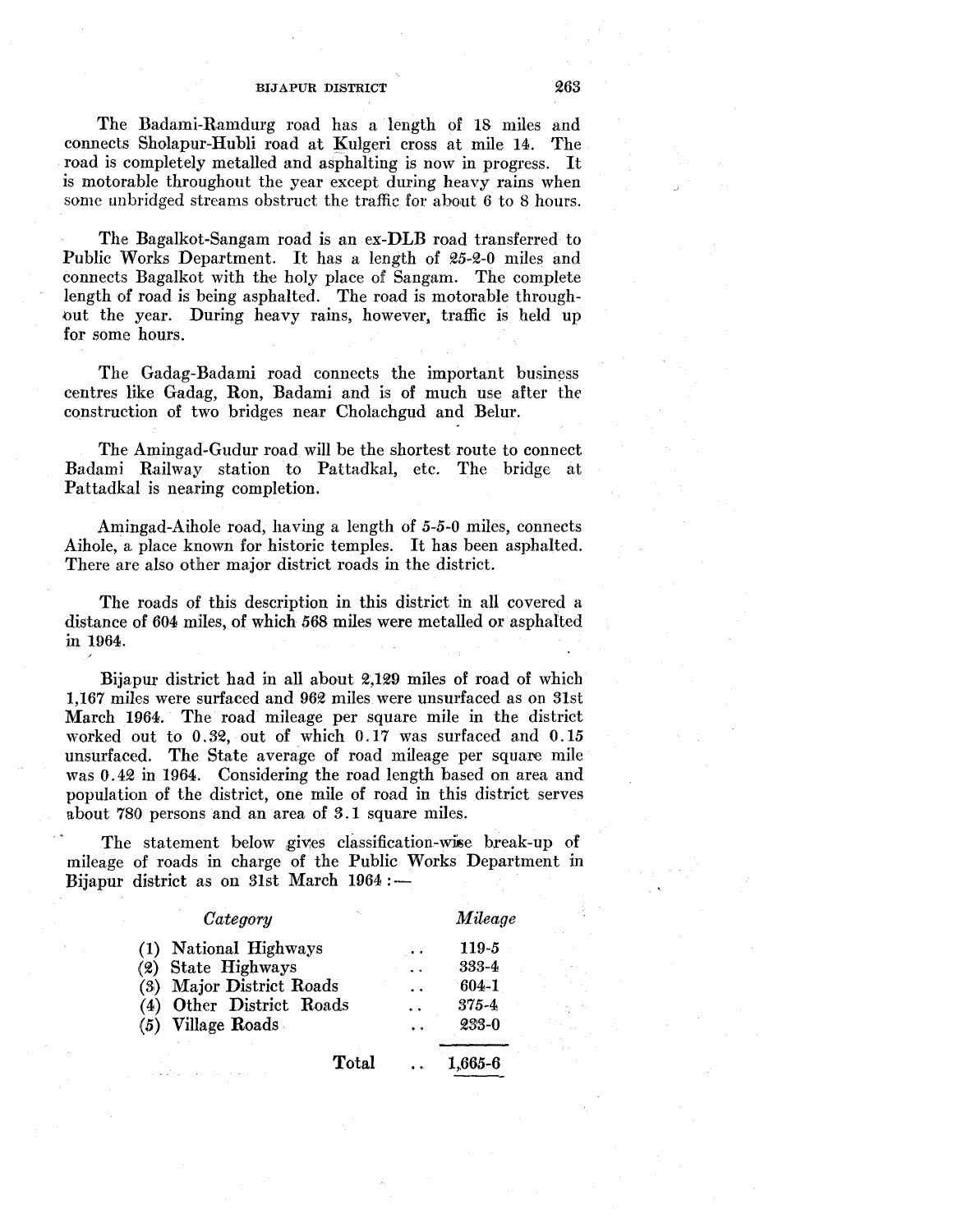# 264 MYSORE STATE GAZETTEER

In 1965, the Taluk Boards in Bijapur district maintained 462-5 miles of roads, out of which 27-4 miles were surfaced and the rest unsurfaced. The Forest Department does not maintain any roads in the district.

The following statement shows surface-wise break-up of mileage of roads in charge of the Public Works Department m Bijapur district as on 31st March 1964.

|     | Category                         |  | Mileage          |
|-----|----------------------------------|--|------------------|
| (1) | Cement-concreted                 |  | $28 - 4$         |
| (2) | <b>Black-topped</b>              |  | 427-7            |
| (3) | Water-bound Macadam              |  | 682-2            |
| (4) | Other kinds of surface treatment |  | 272-5            |
|     | (5) Natural soil                 |  | $2.54 - 5$       |
|     | Total                            |  | $1.665\hbox{-}6$ |

During the First Five-Year Plan, a sum of Rs. 44,78,990 was spent on construction and improvement of roads in the district. The corresponding figure for the Second Plan period was Rs. 47,73,627. By the end of the Second Plan, about 80 per cent of the villages had been connected by roads.

The following statement shows expenditure incurred on roads in the district from  $1961-62$  to  $1963-64$ :

| Year    | Construction | Repairs           | <b>T</b> otal |
|---------|--------------|-------------------|---------------|
|         |              | (Rupees in lakhs) |               |
| 1961-62 | 32.82        | 17.70             | 50.52         |
| 1962-63 | 30.33        | 21.31             | 51.64         |
| 1963-64 | 11.85        | 18.27             | 30.12         |

**Bridges** 

Many roads in Bijapur district are not fit for traffic in the rainy season. They are passable only in dry seasons. Even taluk headquarters are sometimes cut off from the district headquarters during the rainy season. When it rains heavily, Bijapur town has only one outlet towards Jamkhandi. All other routes become impassable, when heavy rains set in. The need has arisen, more pressing indeed, to have all-weather communication between taluk headquarters and the district headquarter town. The Bijapur-Jamkhandi State Highway crosses the Krishna river at Chikka-Padasalgi, where a bridge has recently been constructed. Further, the river Krishna crosses the Sholapur-Hubli State Highway near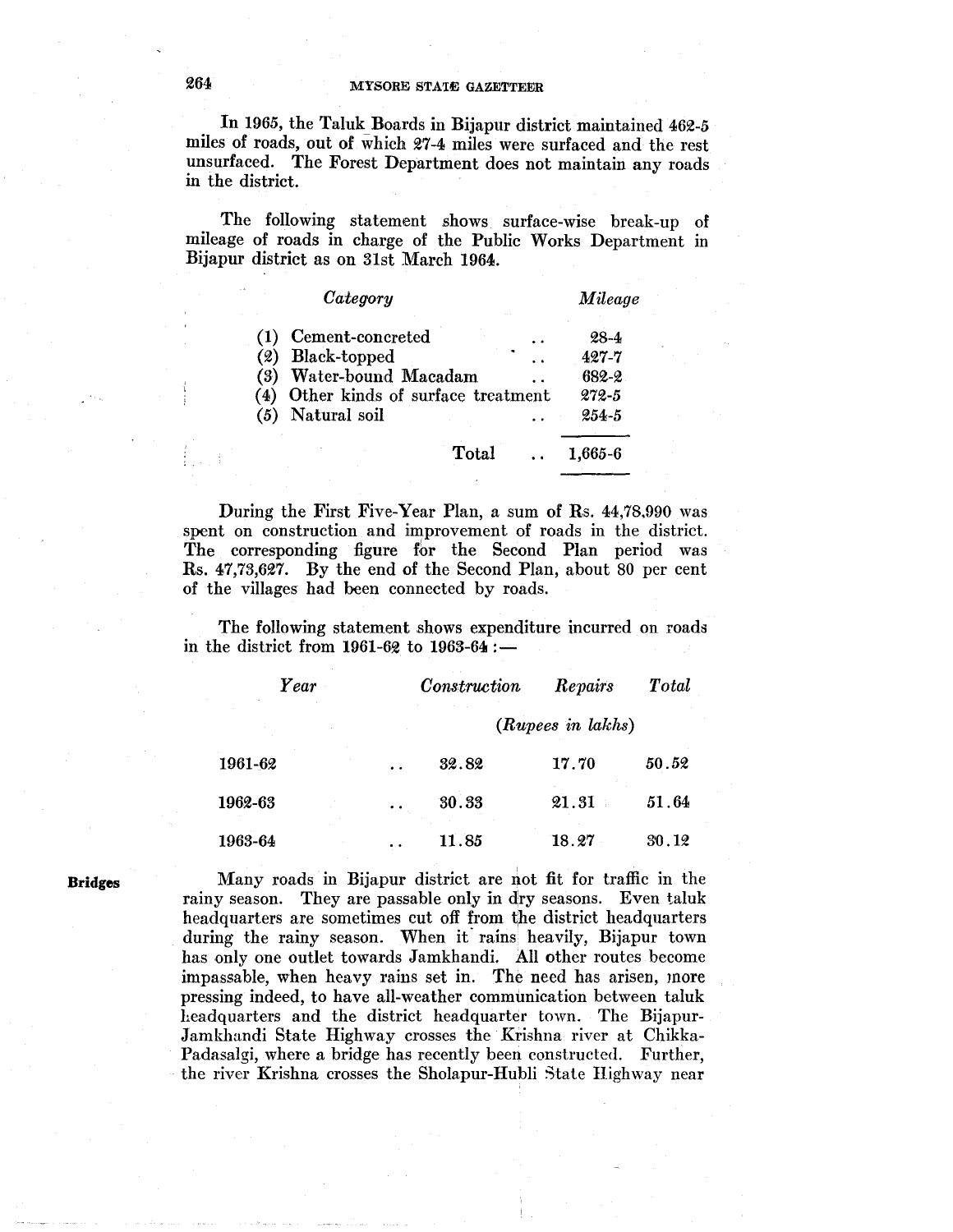Kolhar. As regards the Dhone river, it crosses the State Highway near Honwad. There is a proposal for constructing a bridge at this site. A bridge has already been commissioned across the Dhone river on the Bijapur-Jamkhandi 'road near Sarwad. Construction of a bridge on the Bhima river at Devangoan is in progress.

Construction of the following bridges has been completed m the district since  $1961-62$ :

1. Bridge across the Ambalnur Nalla near Ambalnur on the Talikot-Devar-Hippargi Road.

~. Bridge across the llkal Nalla in municipal limits of Ilkal on the Ilkal-Kaladgi Road.

3. Bridge across the Ghataprabha River near Chinchkhandi on the Mudhol-Lokapur Road.

4. Bridge across the Vibhuti Nalla near Vibhuti village on the Indi-Sindgi Road.

*5.* Bridge across the Katarki Nalla near Katarki village on the Nipani-Kaladgi Road.

6. Bridge across the backwaters of the Krishna River near Galgali village on the Jamkhandi-Yadahalli Road.

7. Bridge across the Sasvi Nalla near Belur on the Gadag-Badami Road.

8. Bridge across the Dhone River near Honganhalli on the Sholapur-Hubli Road.

9. Bridge across the Malaprabha River near Cholachgud on the Gadag-Badami Road.

10. Bridge across the Nagathan Nalla at mile No. *9/5* of the Bijapur-Indi Road.

11. Bridge across the Rangasamudra Nalla on the Badami Railway Station-Pattadkal-Gudur Road.

Construction of the following bridges was in progress in 1965 :

1. Bridge across the Dhone River near Satihal on the Devar-Hippargi-Huvin-Hippargi Road.

2. Bridge across the Bhima River near Devangaon on the Afzalpur-Devangaon Road.

3. Bridge across Malaprabha river near Pattadkal on Badami Railway Station-Pattadkal-Gudur Road.

In addition to these, the plans and estimates for constructing a bridge across Dhone river near Hittinhalli on National Highway No. 13 at an estimated cost of about 14 lakhs of rupees has been sanctioned and the work has been taken up.

With the commissioning of the bridge across the Krishna river near Chikka-Padasalgi on the Bijapur-Jamkhandi Road recently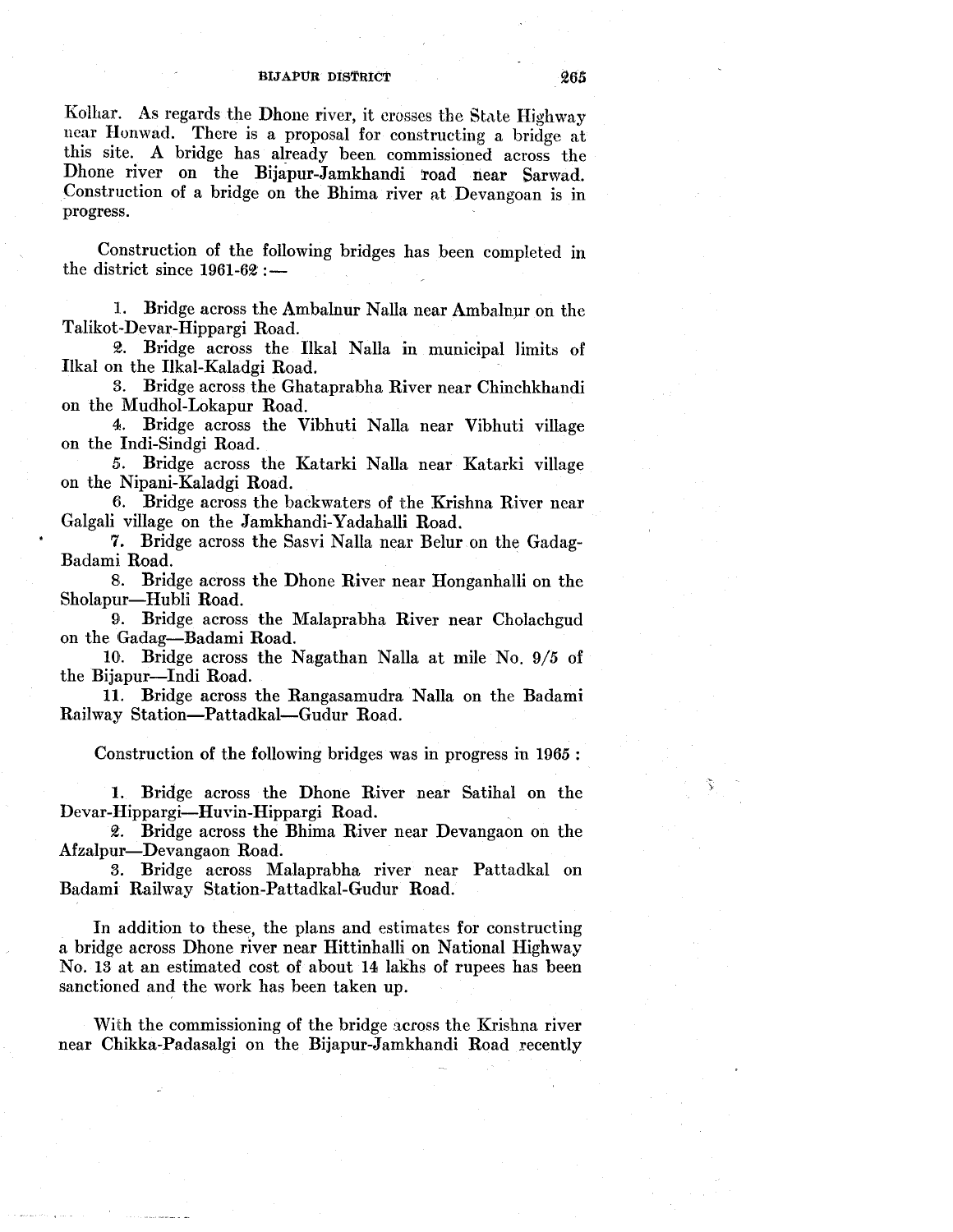## fl66 MYSORE STATE GAZETTEER

vehicles are able to pass uninterruptedly between Bijapur and Dharwar districts.

The following statement shows expenditure incurred on roads and bridges (including their repairs) in Bijapur district from 1956-57 to 1960-61.

| 1956-57 | 1957-58 | 1958-59             | 1959-60 | $1960 - 61$ |
|---------|---------|---------------------|---------|-------------|
|         |         | $(Rupees \in khsh)$ |         |             |
| 7.37    | 7.13    | 10.66               | 16.10   | 30.54       |

Amounts expended on bridges in the district during the three years from 1961-62 to 1963-64 are indicated below: $-$ 

| Year    | Construction | Repairs           | Total |
|---------|--------------|-------------------|-------|
|         |              | (Rupees in lakhs) |       |
| 1961-62 | 16.23        | 0.25              | 16.48 |
| 1962-63 | 18.39        | 0.30              | 18.69 |
| 1963-64 | 23.46        | 0.37              | 23.83 |

Railways

Bijapur district is served by the Sholapur-Gadag line which is a meter gauge branch line on the Southern Railway. This was one of the three lines opened in the South Deccan Region in the eighties of the last century. Construction of the Hotgi-Gadag section was begun in 1879 as a famine relief measure Lut was given up for a short time. It was again started in 1881 and finally handed over to the Southern Maratha Railway Company in 1884. It became a part of the Madras and Southern Maratha Railway Company in 1908. The management of this section continued to be in the hands of this Company till it was transferred to the Government of India. Under the re-grouping of the railways, this line was transferred in 1951 to the Southern Railway of which it forms a part now. The route starts from Sholapur which is its terminus in the north, and enters the district at the crossing of the Bhima river south of Hotgi. It then traverses a distance of 126 miles in this district from north to south crossing four big rivers and cutting across the taluks of Indi, Bijapur, Bagewadi, Bagalkot and· Badami. It enters lhe territory of Dharwar district near Hole-Alur station, where a bridge has been constructed over the Malaprabha river.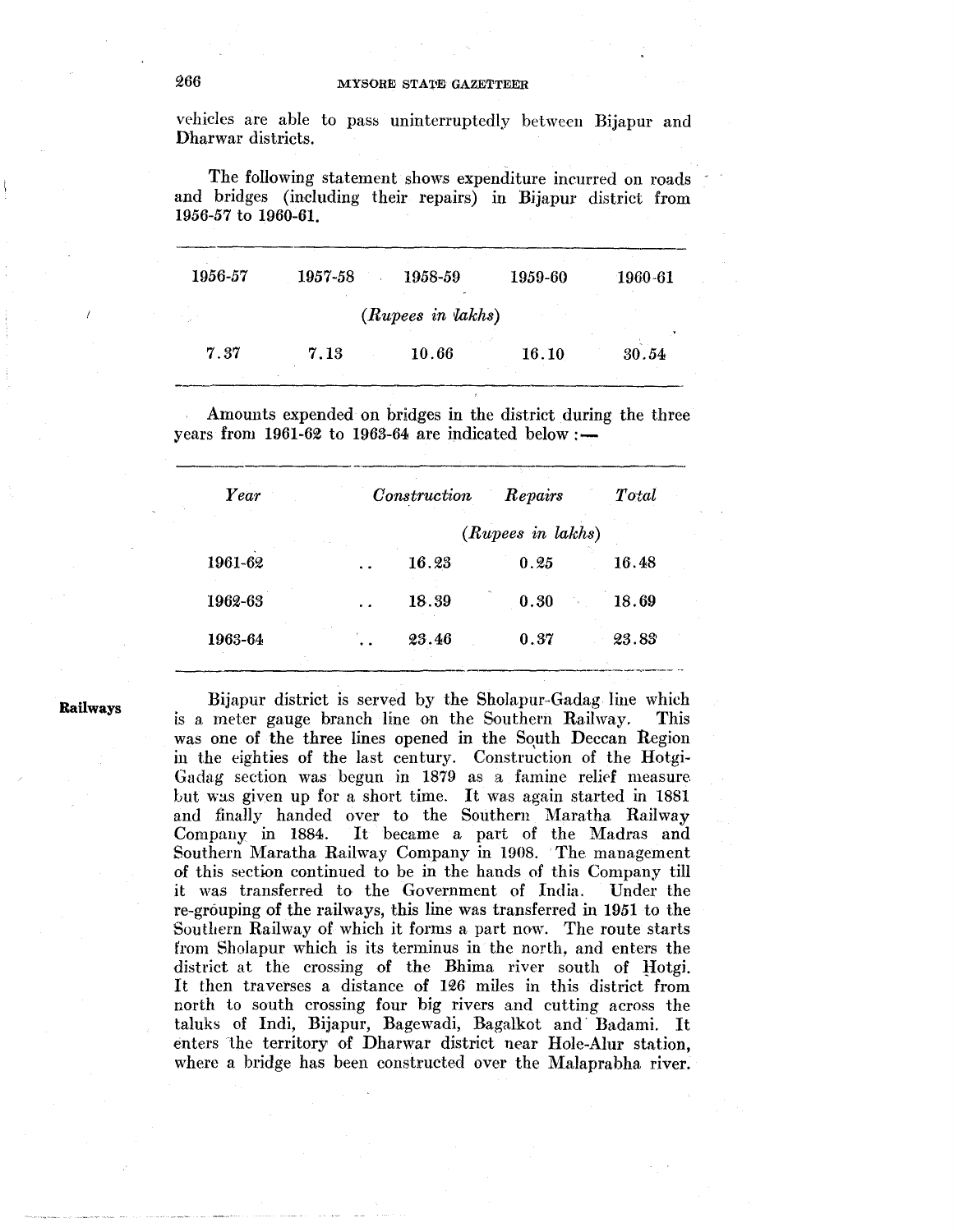To the south of the Bhima river, this railway line runs along one of the many high ridges and rising steadily towards the south-west reaches the small valley in which Lachyan station is situated. From here it runs on hard flat ground and passing through the dry barren lands of Indi taluk, proceeds along another steep narrow ridge marked by portions of undulating ground. South of Bijapur, the track runs along the high ground to the west of the Bijapur-Kaladgi road and passing through the rich black soil of the Dhone valley crosses the Dhone river, the bridge over which consists of eight spans of 100 ft. each. The line crosses the river Krishna. close to Sitimani station, over a bridge consisting of  $21$  spans of 150 ft. each supported on stone masonry piers and abutments. South of Bagalkot, the line crosses the rich black soil track till it enters low hill ranges and reaches Guledgud. The line curls round the north Malaprabha range of the hills and passing Badami station enters the district of Dharwar near Hole-Alur where a bridge has been constructed over the river Malaprabha. This railway line passes through three well-marked belts in the Bijapur district. The countryside on the north between is of low billowy uplands which are for the most part barren while, to the south, the tract of rich black soil of the Dhone cuts across the district from west to east. It is, however, the rich alluvial plain which begins a Little to the south of the Krishna and covers most part of Bagalkot and Hungund taluks which is noted for the production of grains, cotton, oilseeds and other agricultural products. Further south, between and other agricultural products. Bagalkot and Badami, the landscape is marked by patches of red soil, dotted with clusters of thickly wooded trees and surrounded by long ranges of hills abounding in huge masses of sandstone, limestone and building stone.

All the stations are provided with platforms, station buildings and staff quarters. At Bijapur and Bagalkot, the stations have been equipped with extended platforms to accommodate the growing traffic. These stations have also upper class waiting rooms, cloak rooms, and parcel offices, At Bagalkot, a railway siding for the Bagalkot Cement Company's factory has been provided at a distance of  $1\frac{1}{4}$  miles from the station.

It must be noted, however, that the taluks of Sindgi, Bagewadi, Hungund, Muddebihal, Jamkhandi and Mudhol, which are not connected by the railway line and depend primarily on road transport, have not been directly benefited although considerable expansion in road transport has taken place in these areas particularly after the nationalisation of road transport. The development of these taluks which are noted for their agricultural production and are growing in importance has been retarded owing to the inadequacy of the road transport in handling the increasing volume of trade and traffic in these areas.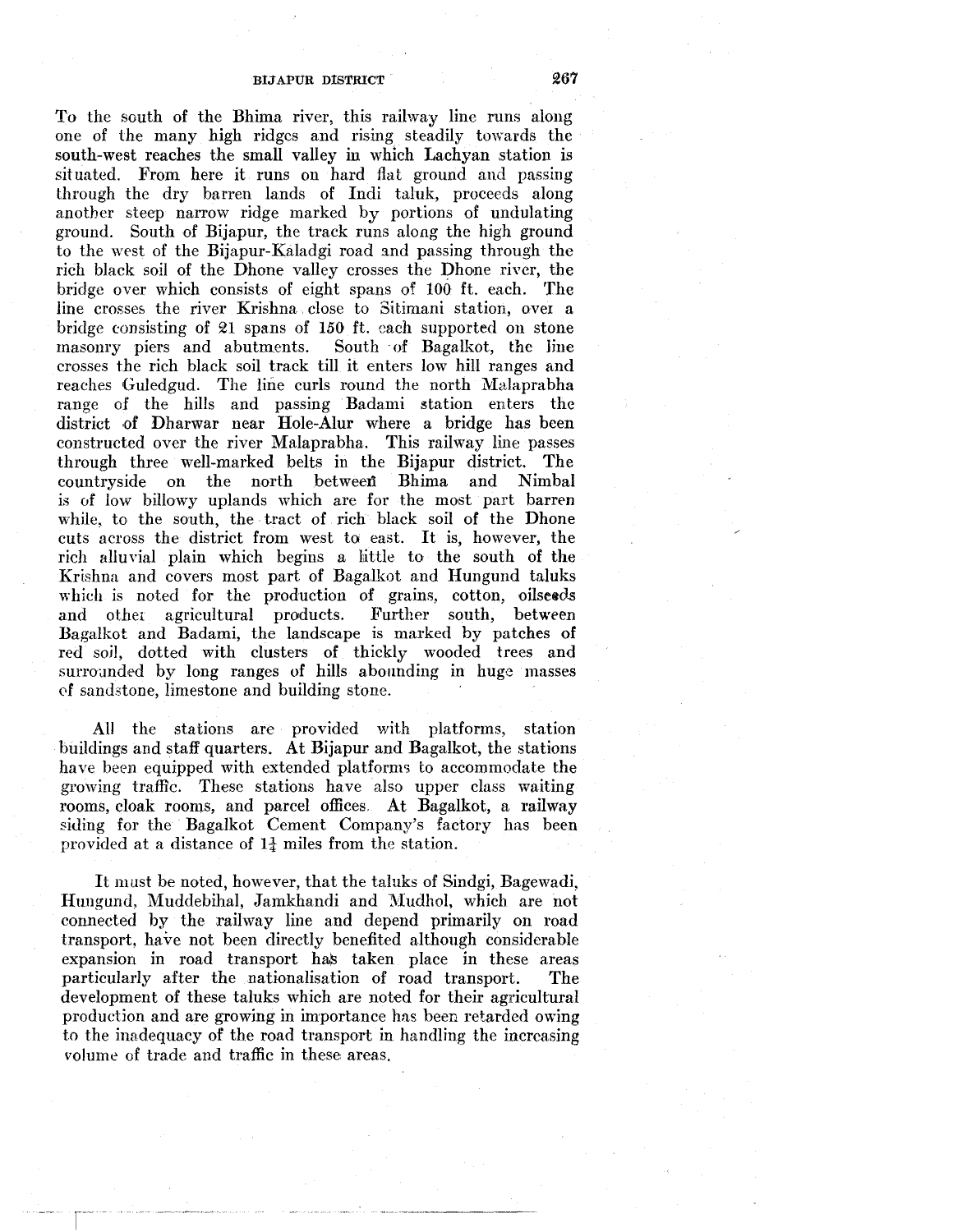# 268 MYSORE STATE GAZETTEER

'Fransport

State Transport

The significance of statistics of road mileage cannot be adequately appreciated, unless they are inter-related with the statistics of vehicles utilising these roads. Figures furnished by the Regional Transport Officer for 1964-65 indicate that in Bijapur district, there were *353* public carriers, 38 private carriers, 105 State carriages, 14 omnibuses, 16 motor cabs, 84 jeeps, 373 motor cars, 268 motor cycles, 48 tractors, 21 trailers, 14 road rollers and 78 other motor vehicles, the total number being 1,412. In 1963, the number of carts in this district was 52,834. These bullock carts are used for private purposes mostly agriculture. In them is carried agricultural produce from the fields to nearby villages and towns. The number of bullock carts is fairly evenly distributed in all the taluks of the district.

The introduction of State transport services is an important landmark in the field of road transport in this district. It has brought about unification of the different systems of control in passenger transport and the extension of transport services throughout the district. Its advantages to local agriculturists and businessmen are obvious. The nationalisation of road and businessmen are obvious. transport began in 1948 in the erstwhile Bombay State and Bijapur was one of the earliest divisions taken over by the Bombay State Transport Undertaking for the introduction of passenger transport service. The beginning of the State transport service in this district was made in March 1949 on nine routes joining Bijapur to adjoining villages and other trade centres. Thirty-nine vehicles were put into operation on a total route mileage of 450. During the course of the next nine months the expansion was very rapid and nearly half the division was covered within the first year of its operation. The total number of vehicles held by the division for operation was 89. A depot was opened at 'Bijapur and six garages were constructed for the maintenance of these vehicles at different places. During the first year of operation, the total effective mileage covered was 15.41 lakhs and the total revenue earned was Rs. 19.19 lakhs. The second year of operation saw the opening of 38 routes.

Expansion was undertaken in June 1950 and 41 new routes were taken over for operation. This increased the total number of routes under operation to 96. With this extension, the total route mileage covered came to 2,8£1 and the scheduled mileage to  $11,000$  operated by  $92$  scheduled vehicles with a total fleet of 136 vehicles attached to the division. With the doubling of the transport capacity, the number of passengers making use of the nationalised road transport service rose from 9,800 to 18,200 per day. After 1950, expansion was restricted to stray routes not exceeding three per cent every year. However, the services already taken over were augmented to meet the growing needs of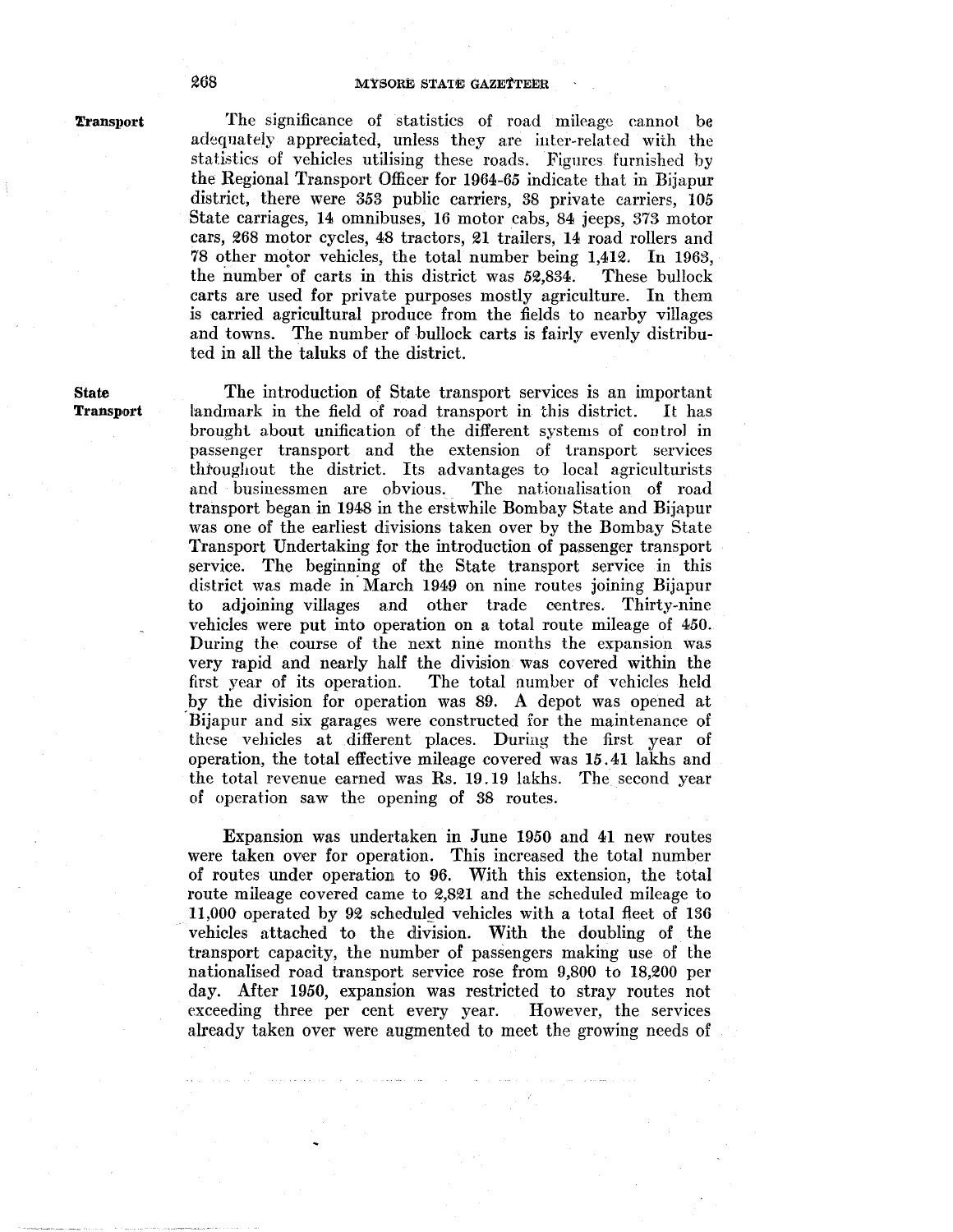industrial and other centres. The extent of augmentation during 1963 and 1964 is indicated below : $-$ 

| Particulars                              | 1963   | 1964   |
|------------------------------------------|--------|--------|
| 1. No. of routes<br>$\ddot{\phantom{1}}$ | 194    | 212    |
| 2. Route mileage<br>$\ddot{\phantom{a}}$ | 6,338  | 7,051  |
| 3. Scheduled mileage per day             | 18,924 | 20,470 |
| 4. Average number of passengers carried  |        |        |
| per day                                  | 33,665 | 47,130 |

The total gross mileage, which was 65. 36 lakhs in 1962-63, rose to  $70.40$  lakhs in 1963-64. It further increased to  $73.21$  lakhs in 1964-65. Total gross earnings were Rs. 106.11 lakhs, Rs. 126.43 lakhs and Rs. 133. 57 lakhs during the years 1962-63, 1963-64 and 1964-65, respectively.

When nationalisation was introduced in 1949, the undertaking was a Government Department. In December 1950, it was made a public corporation. This division, which was a part of the Bombay State Road Transport Corporation, was transferred to the new Mysore State with effect from 1st January 1957, whereupon the division again became a part of a Government Department. Later in 1961, the State Government set up the Mysore State Road Transport Corporation and this Division formed a part of it.

From a perusal of the figures furnished by the State Transport Division, Bijapur, for May 1965 it is seen that 233 routes were being managed by the Corporation in the area. The number of schedules was 166 and the number of scheduled mileage for the month worked out to 21,706. The total number of passengers carried in May 1965 was  $17,47,267$  and the traffic revenue during the month was Rs. 16,07,951.

There were in all five bus depots in the district in 1964-65 located at Bijapur, Bagalkot, Jamkhandi, Muddebihal and Badami. A divisional workshop is functioning at Bijapur.

The Road Transport Corporation, Bijapur Division, is run- Inter-State ning six inter-State routes between Bijapur district and neighbour- routes ing districts of Maharashtra State, *viz.,* Bijapur to Jath, Bijapur to Sholapm, Chadchan to Sholapur, Bijapur to Miraj, Bijapur to Sangli and Bijapur to Pandharpur.

From the district, Road Transport Corporation buses are Inter-Distrouted to other districts in the Mysore State. In all, there are 22 rict routes such routes, *viz.*, Bijapur to Belgaum, Bijapur to Gulbarga, Bijapur to Hubli, Bijapur to Raichur, Bijapur to Shedbal, Badami to Bailhongal, Badami to Gadag, Badami to Hubli, Badami to Ron,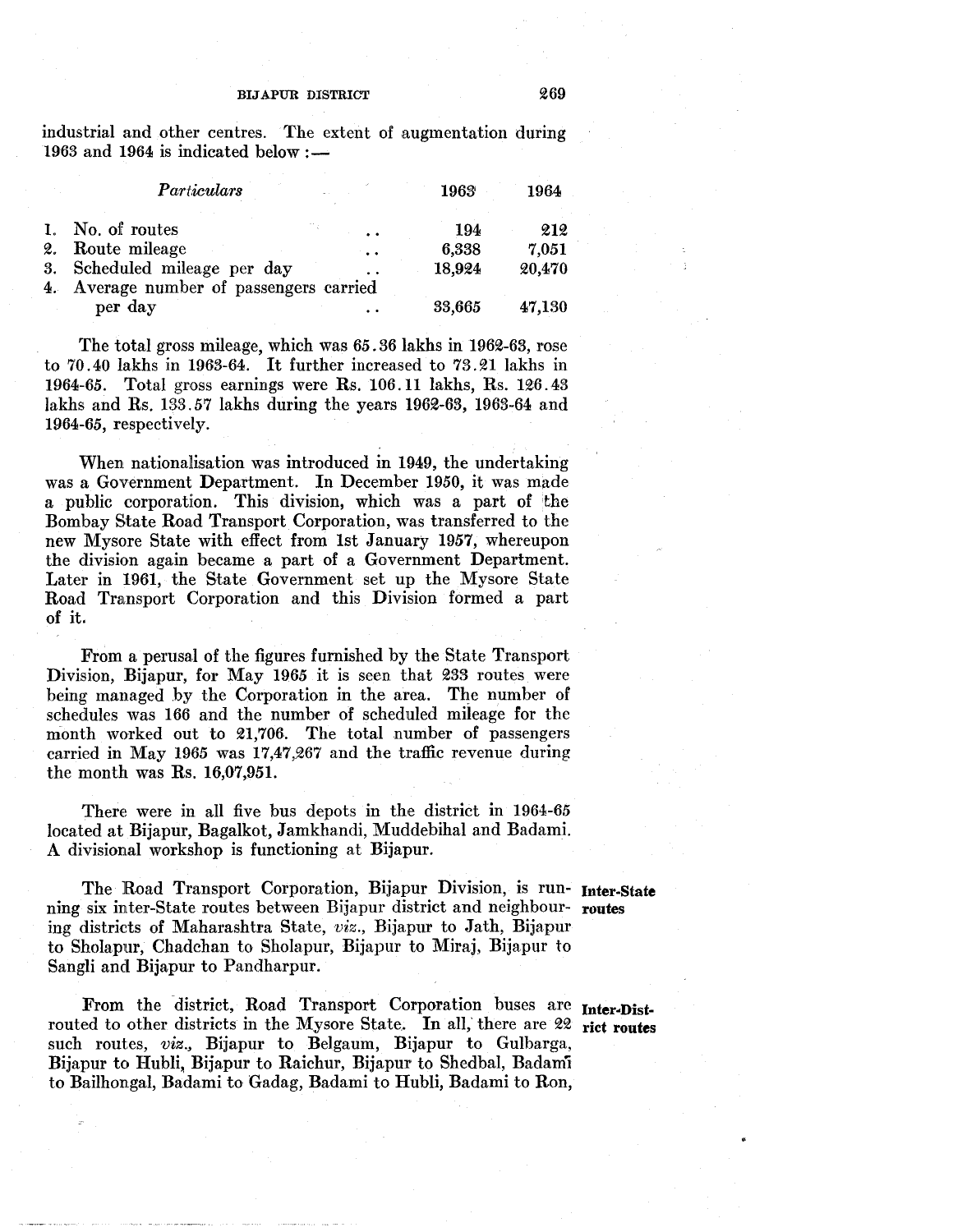Bagalkot to Gajendragad, Bagalkot to Gulbarga, Bagalkot to Hubli, Bagalkot to Raichur, Bagalkot to Saundatti, Jamkhandi to Belgaum, Jamkhandi to Chikodi Road, Jamkhandi to Gadag, Jamkhandi to Hubli, Jamkhandi to Kudchi, Jamkhandi to Raibag, Mudhol to Chikodi Road and Talikot to Surpur.

**Admini**stration

The Divisional Controller is the head of the Mysore State Road Transport Corporation Division at Bijapur. He is assisted by a Divisional Traffic Officer and a Divjsional Mechanical Engineer. All these Officers are responsible to the General Manager of the Mysore State Road Transport Corporation, Bangalore.

The various routes spread over the entire division are so planned that important centres of agricultural and industrial production are linked to trade centres and market places. The State Transport Service has seen to it that not only more comfortable and quicker means of transport are provided within the district, but also that the district is connected with the adjoining districts much more effectively. With a view to providing safe and comfortable journey, the State Transport plies buses with cushioned seats. No overloading is permitted; facilities for booking and reservation are provided at all important stations and terminals. Accommodation is available in accordance with priority. Sheds, stands, canteens, lavatories and drinking water facilities are provided at all important stations. Special arrangements are made on special occasions like fairs, melas, at ordinary rates. Casual contract service is also provided at reasonable rates. Regularity of services and speed limits are strictly observed and quick relief service is made available in case of breakdowns. The rates charged by the State Transport are common throughout the State

Since the Bijapur Division was one of the earliest to be taken over by the State Transport Undertaking, labour welfare activities have developed well in this division. An Employees' Welfare Association has been formed to attend to welfare activities. Facilities for indoor and outdoor games are provided, besides reading rooms. Rest rooms are also provided to workers and a laundry is maintained for the upkeep of staff uniform. Picnics and lectures are occasionally arranged in which members of the families of the workers participate.. Local-Committees and Welfare Clubs have been formed for conducting welfare activities at depots and garages. A Workers' Committee consisting of the representatives of the workers and the representatives of the office has been constituted. Meetings and group talks are also arranged by the Labour Welfare Officer.

The State Transport Corporation had also undertaken the operation of goods traffic from September 1953. The trucks

Labour Welfare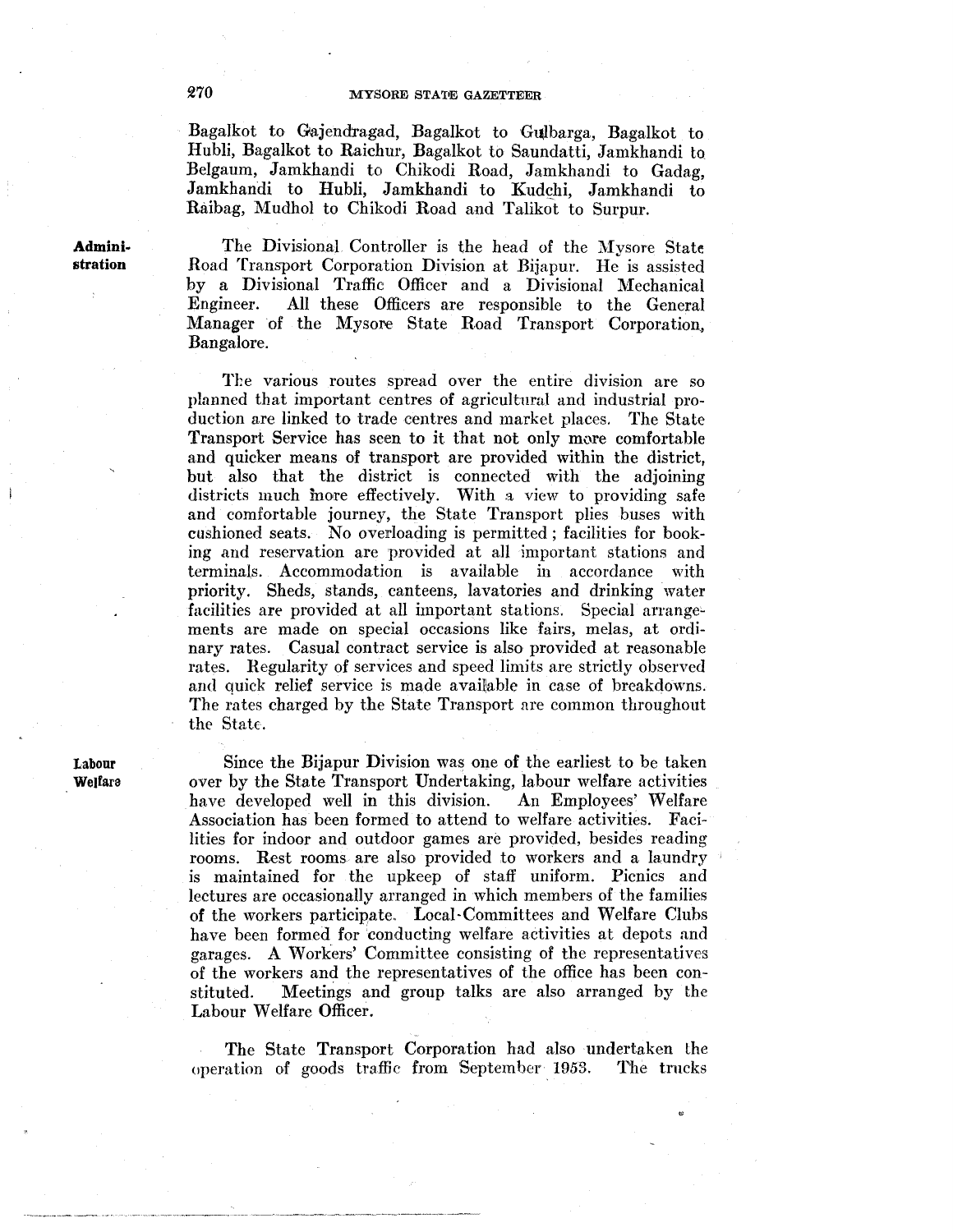maintained by this division were mainly utilised for transport of foodgrains. However, later the goods traffic wing of the division was discontinued while the parcel transport facilities have been continued as before. There are also a few private carriers to whom permits and licences have been granted by the Regional Transport Officer. Licences are granted to those persons who possess sufficient equipment of their own for transportation of goods by their own vehicles.

In order to facilitate transhipment of goods and passengers Ferries across rivers not served by bridges, ferries are maintained at different places in this district. The Public Works Department and the Taluk Boards who auction the right of plying ferries to contractors lay down a schedule of rates to be charged by them. The original rate per passenger was fixed at one anna per passenger but was increased later to 20 paise per head. There are different rates for the ferrying of carts, motor cars, motor cycles, tongas, animals, loaded or unloaded, etc. Most of the ferries tongas, animals, loaded or unloaded, etc. maintained by the Taluk Boards are seasonal.

A characteristic feature has been the very considerable number of streams and rivers crossing the countryside of this district. There have not been many major bridges over the streams and rivers. Recently, however, the Bijapur-Jamkhandi road has got the new· bridge over the Krishna river which has been instrumental in greatly improving the communication facilities in this part of the district. Other approach roads have also come into existence after the construction of this bridge. A high level causeway was constructed in 1951-52 by the then District Local Board on the Bijapur-lndi road. A low level causeway was constructed on the same road in the same year. Three metalled dips, one on the lndi-Tamba road, the second on the Bilgi-Galgali road and the third on the Huvin-Hippargi road were constructed by the then District Local Board in 1953-54.

A circuit house, travellers' bungalows, inspection bungalows, Rest houses Forest Department bungalows and tourist bungalows are being and dak maintained by the State for the convenience of officers touring bungalows the district in the course of their duties as well as for the travelling public. Many of these bungalows are generally provided with furniture, crockery and cooking utensils. Some of them have cooks to provide food for the occupants. Besides these bungalows, there are also dharmashalas and choultries for the general public. At present, there are inspection bungalows at the following places  $:$   $-$ 

Bijapur, Managoli, Bagewadi, Muddebihal, Hullur, Jamkhandi, Mudhol, Savalgi, Kolhar, Tikota, Ilippargi, Zatki, Chadchan, Sindgi, Mulwad, Indi. Almel, Nad, Kumatgi, Talikot, Bagalkot, Hungund, Kadalgi, Bilgi and Kulgeri.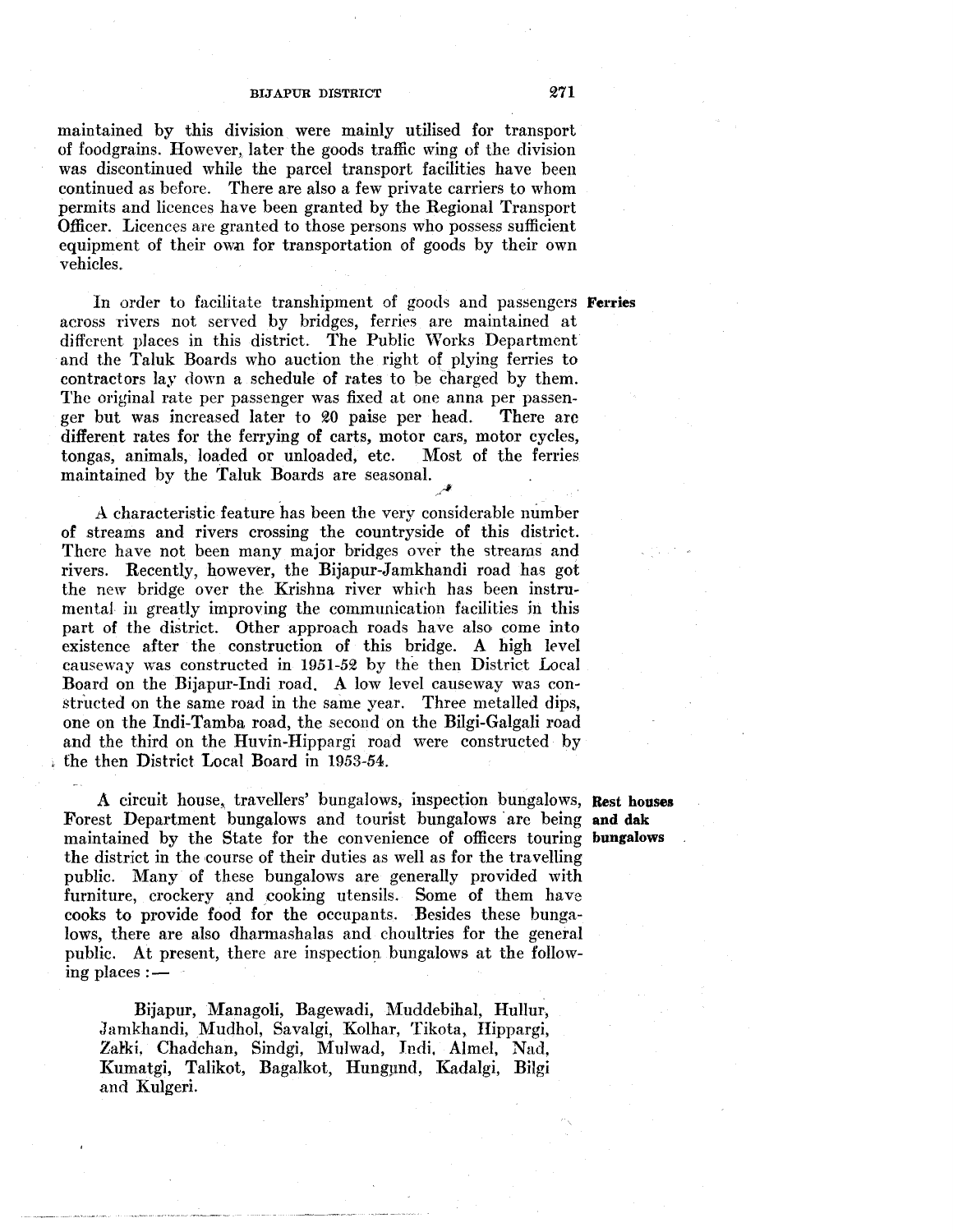There are travellers' bungalows at Badami, Bijapur, Bagalkot, and Talikot. There is one circuit house at Bijapur and tourist bungalows at Bijapur, Badami and Aihole.

Low income group rest houses at Badami and Aihole, sufficient for accommodating  $25$  and  $22$  persons respectively, have been constructed recently for the convenience of the tourists visiting these places. There is also a low income group tourist home, class II, at Bijapur, which can accommodate 25 persons.

A travellers' bungalow at Ilkal with two suites and small rest houses at Sangam and Pattadkal have also been constructed recently. All these rest houses and bungalows arc under the control of the Public Works Department. A list of rest houses and dak bungalows in the district is given in the Appendix.

The various municipalities in this district maintain dharmashalas and rest houses at Bagalkot, Bijapur, Gulcdgud, Ilkal, Jamkhandi, Mahalingpur,, Mudhol, Rabkavi and Terdal. Dharmashalas are also generally situated at places important from the point of view of trade, industry, fairs and pilgrimage.

Post Offices

At the time of the compilation of the old Bijapur Gazetteer, Bijapur which formed a part of the Southern Maratha or Bombay Karnatak postal division contained 30 post offices of which two were head offices, 15 sub-offices and 13 village offices. The head offices were situated at Kaladgi and Bijapur. Letters were delivered by 14 postmen in towns and villages and in some villages, besides these postmen, postal runners were employed to carry the letters. In the villages which were without post offices and which were served by offices at some distance from them, letters were delivered by 31 village postmen. Money orders were accepted and issued at all post offices including the village post offices. Savings bank facilities were provided only at two head offices and 12 sub· offices. Mails to and from Bombay were carried by the Great Indian Peninsular Railway to Sholapur and from there to Bijapur by postal runners. There was only one telegraph office and that was in the city of Bijapur. Since 1884, considerable progress has been made in the sphere of postal development in this district. There is now a postal division at Bijapur covering the whole of this district. Besides the receiving and distributing head offices situated at Bijapur and Bagalkot towns, there were, in 1965, 58 departmental sub~offices, 18 extra-departmental sub-offices, 50Q extra~departmental branch offices and 31 combined offices.

**Telephone**  Exchanges

In 1965, there were 16 telephone exchanges and 14 public call offices in the district. The following list indicates the telephone exchanges together with the number of connections in 1965:

| Badami (Manual)   |  | 21  |
|-------------------|--|-----|
| Bagalkot (Manual) |  | 189 |